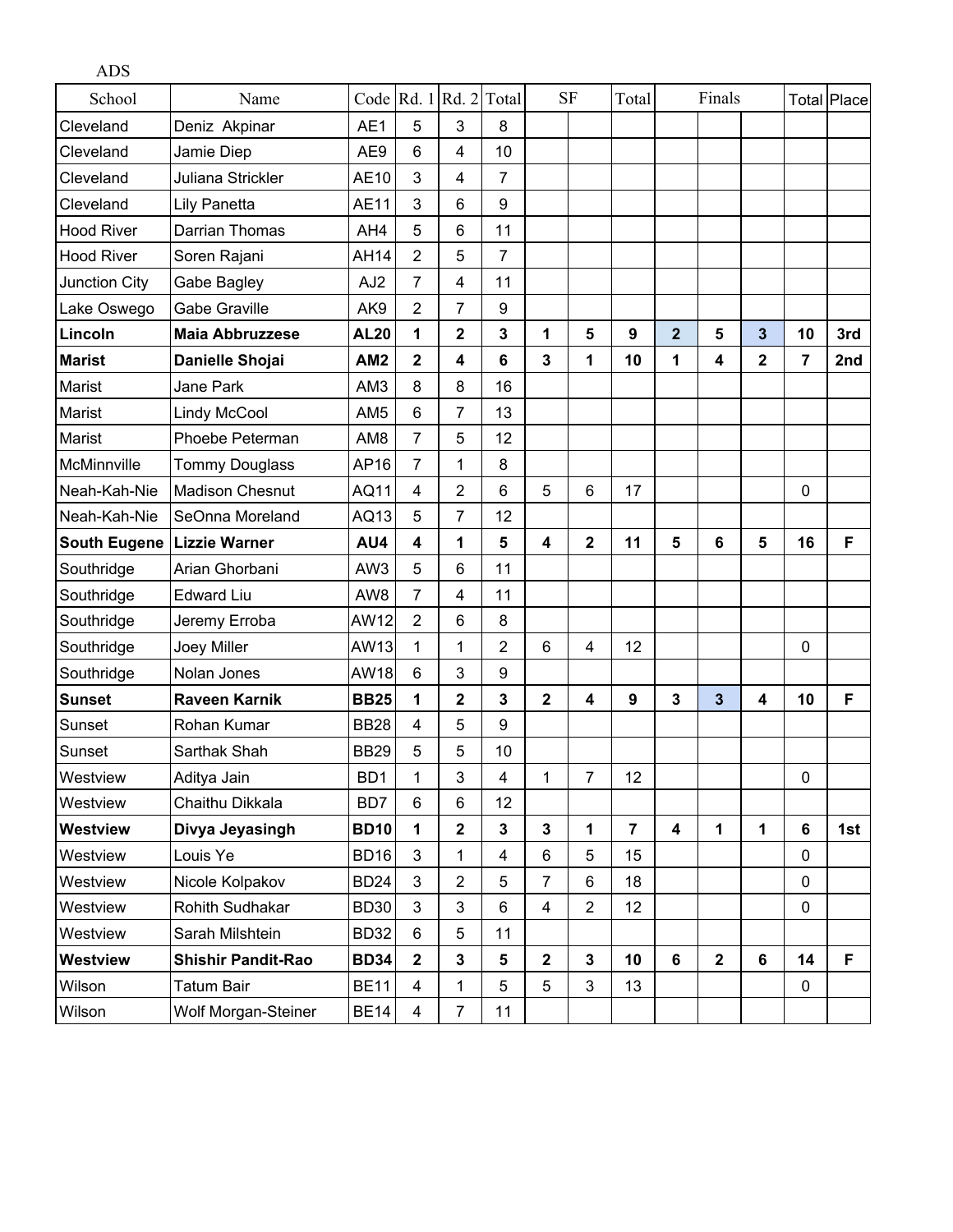| DI                 | Tie broken on judges' preference. |                 |              |                        |              |              |              |              |    |                    |
|--------------------|-----------------------------------|-----------------|--------------|------------------------|--------------|--------------|--------------|--------------|----|--------------------|
| School             | Name                              |                 |              | Code Rd. 1 Rd. 2 Total |              |              | Finals       |              |    | <b>Total Place</b> |
|                    | Lake Osweg Meghana Mysore         | <b>AK19</b>     | 3            | 1                      | 4            | $\mathbf{2}$ | 3            | 3            | 8  | 3rd                |
| Lincoln            | Ethan Dennis                      | AL9             | 5            | 4                      | 9            |              |              |              |    |                    |
| McMinnville        | Allie Pope                        | AP <sub>2</sub> | 4            | 3                      | 7            |              |              |              |    |                    |
| McMinnville        | Emily Arrazola                    | AP8             | 6            | $\overline{2}$         | 8            |              |              |              |    |                    |
| <b>McMinnville</b> | <b>Hope Smothers</b>              | AP <sub>9</sub> | 1            | $\mathbf{2}$           | 3            | 1            | 1            | 1            | 3  | 1st                |
| Southridge         | Doha Alhjaj                       | AW7             | 3            | 6                      | 9            |              |              |              |    |                    |
| <b>Sunset</b>      | <b>Anusha Dixit</b>               | BB <sub>3</sub> | 1            | 1                      | $\mathbf{2}$ | 4            | $\mathbf{2}$ | $\mathbf{2}$ | 8  | 2nd                |
| Sunset             | Vandana Padmaraju                 | <b>BB34</b>     | 4            | 3                      | 7            |              |              |              |    |                    |
| Westview           | <b>Malini Ganguly</b>             | <b>BD17</b>     | $\mathbf{2}$ | 4                      | 6            | 3            | 4            | 4            | 11 | F                  |
| Westview           | Meher Chand                       | <b>BD20</b>     | 5            | 5                      | 10           |              |              |              |    |                    |
| Westview           | Michelle Bonilla                  | <b>BD21</b>     | 2            | 5                      | 7            |              |              |              |    |                    |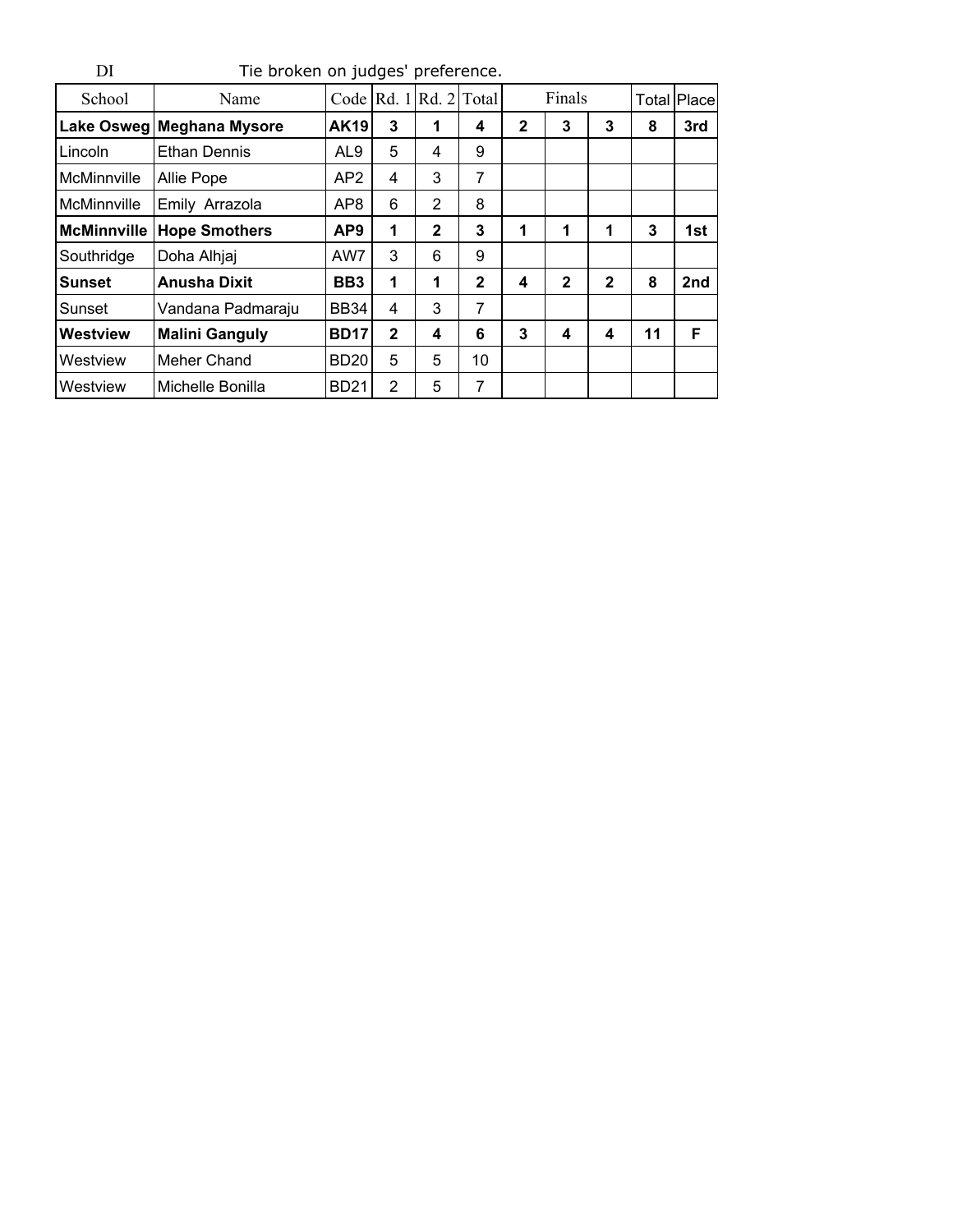| Duo.                                                          |                                                |               |                |                   |              |   |              |              |    |                    |
|---------------------------------------------------------------|------------------------------------------------|---------------|----------------|-------------------|--------------|---|--------------|--------------|----|--------------------|
| School                                                        | Name                                           | Code          |                | Rd. 1 Rd. 2 Total |              |   | Finals       |              |    | <b>Total Place</b> |
| Lake Oswego                                                   | Bek Adams & Noah Vanderveer-Harri              | AK4/22        | $\overline{2}$ | 6                 | 8            |   |              |              |    |                    |
| Lake Oswego                                                   | Isabelle Cullen & Morgan Lloyd                 | AK10/21       | 6              | 2                 | 8            |   |              |              |    |                    |
| Lincoln                                                       | Lia Voight & Natalie Shershow                  | AL 29/3       | $\mathbf{2}$   | $\mathbf{2}$      | 4            | 3 | 4            | $\mathbf{2}$ | 9  | 3rd                |
| <b>McMinnville</b>                                            | Alisa Howell & Bella Dressel                   | AP1/3         | 4              | 1                 | 5            | 2 | 3            | 3            | 8  | 2nd                |
| <b>McMinnville</b><br><b>Caleb Landis &amp; Hope Smothers</b> |                                                | AP5/9         | 1              | 1                 | $\mathbf{2}$ | 1 |              |              | 3  | 1st                |
| Neah-Kah-Nie                                                  | Ariel Breazile & Dylan Wacker                  | AQ1/4         | 1              | 3                 | 4            | 4 | $\mathbf{2}$ | 4            | 10 | F                  |
| Neah-Kah-Nie                                                  | Isis Breazile & Madison Chesnut                | AQ7/11        | 6              | 3                 | 9            |   |              |              |    |                    |
| Pine Eagle                                                    | Kala Melchior & Trinity Butner                 | AT4/11        | 5              | 5                 | 10           |   |              |              |    |                    |
| Southridge                                                    | Julia Dayton & Mariella Mandujano              | AW15/17       | 3              | 5                 | 8            |   |              |              |    |                    |
|                                                               | Southwest Christian Robert Smith & Zach Suarez | AX2/4         | 4              | 4                 | 8            |   |              |              |    |                    |
| Sunset                                                        | Bianca Pak & Urvi Joshi                        | <b>BB5/33</b> | 3              | 6                 | 9            |   |              |              |    |                    |
| Sunset                                                        | Nora Malik & Prajna Woonnimani                 | BB19/21       | 5              | 4                 | 9            |   |              |              |    |                    |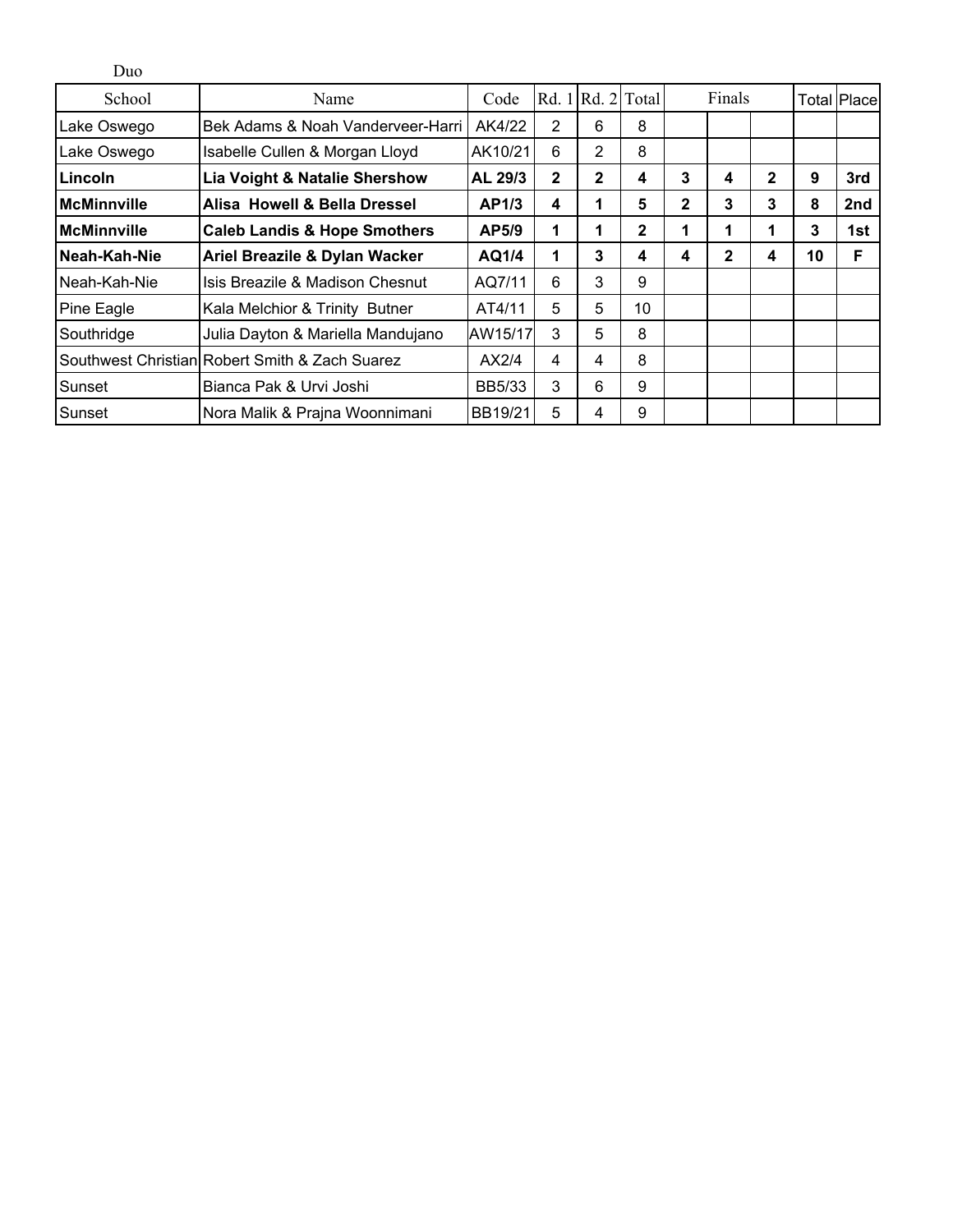| <b>Expos</b>              |                         |                 |                |                |                         |                         |                         |       |                         |                         |                |             |                    |
|---------------------------|-------------------------|-----------------|----------------|----------------|-------------------------|-------------------------|-------------------------|-------|-------------------------|-------------------------|----------------|-------------|--------------------|
| School                    | Name                    | Code            | Rd. 1          | Rd.2           | Total                   | <b>SF</b>               |                         | Total |                         | Finals                  |                |             | <b>Total Place</b> |
| Canby                     | Kaitlin Carson          | AC <sub>3</sub> | 6              | $\overline{2}$ | 8                       |                         |                         |       |                         |                         |                |             |                    |
| Canby                     | Kayleigh Looney         | AC4             | 3              | 6              | 9                       |                         |                         |       |                         |                         |                |             |                    |
| Clackamas                 | Alycia Frack            | AD <sub>2</sub> | 6              | 5              | 11                      |                         |                         |       |                         |                         |                |             |                    |
| <b>Cleveland</b>          | <b>Eliana Kertzner</b>  | AE4             | $\overline{2}$ | $\overline{2}$ | $\overline{\mathbf{4}}$ | 1                       | 1                       | 6     | 5                       | $\overline{2}$          | 5              | 12          | F                  |
| Cleveland                 | <b>Gwen Kaliszewski</b> | AE <sub>6</sub> | $\overline{2}$ | 1              | 3                       | 5                       | 5                       | 13    |                         |                         |                | $\mathbf 0$ |                    |
| Cleveland                 | Nicholas Avendano       | <b>AE16</b>     | 5              | 6              | 11                      |                         |                         |       |                         |                         |                |             |                    |
| <b>Hood River</b>         | <b>Nathan Johnston</b>  | <b>AH10</b>     | 1              | 1              | $\overline{\mathbf{2}}$ | $\mathbf{3}$            | $\overline{3}$          | 8     | $\overline{2}$          | $\overline{\mathbf{3}}$ | $\overline{3}$ | 8           | 2nd                |
| Lake Oswego               | Davis Cullen            | AK7             | 8              | 8              | 16                      |                         |                         |       |                         |                         |                |             |                    |
| Lake Oswego               | <b>Kyle Padgett</b>     | <b>AK16</b>     | 5              | 4              | 9                       |                         |                         |       |                         |                         |                |             |                    |
| Lincoln                   | <b>Jack Sanders</b>     | <b>AL11</b>     | $\mathbf{1}$   | 5              | 6                       | 6                       | 1                       | 13    |                         |                         |                | $\mathbf 0$ |                    |
| Lincoln                   | <b>Maia Abbruzzese</b>  | <b>AL20</b>     | $\mathbf{2}$   | 3              | 5                       | $\overline{\mathbf{4}}$ | 3                       | 12    | 3                       | $\overline{7}$          | $\overline{7}$ | 17          | F                  |
| Lincoln                   | Sydney Dunn             | <b>AL25</b>     | 8              | 8              | 16                      |                         |                         |       |                         |                         |                |             |                    |
| McMinnville               | Zoe Blanchard           | <b>AP17</b>     | $\overline{7}$ | 5              | 12                      |                         |                         |       |                         |                         |                |             |                    |
| Neah-Kah-Nie Gabe Calkins |                         | AQ <sub>5</sub> | 5              | 1              | 6                       | 5                       | 7                       | 18    |                         |                         |                | $\mathbf 0$ |                    |
| Neah-Kah-Nie Nula Reid    |                         | AQ12            | 4              | $\overline{7}$ | 11                      |                         |                         |       |                         |                         |                |             |                    |
| Pine Eagle                | Katelyn Jensen          | AT <sub>5</sub> | $\overline{4}$ | $6\phantom{1}$ | 10                      |                         |                         |       |                         |                         |                |             |                    |
| Southridge                | <b>Haley Speed</b>      | AW9             | 3              | $\overline{2}$ | 5                       | 6                       | 5                       | 16    |                         |                         |                | $\mathbf 0$ |                    |
| Southridge                | <b>Jasmine Giuliani</b> | <b>AW10</b>     | 1              | $\overline{2}$ | 3                       | 1                       | 4                       | 8     | $\mathbf{1}$            | $\overline{1}$          | 6              | 8           | 1st                |
| Southridge                | Jenny Li                | <b>AW11</b>     | 3              | 4              | $\overline{7}$          | $\mathbf{3}$            | $\overline{\mathbf{2}}$ | 12    | 6                       | 5                       | $\mathbf 2$    | 13          | F                  |
| Southridge                | Vienyen Hopham          | AW21            | 6              | 3              | 9                       |                         |                         |       |                         |                         |                |             |                    |
| Sunset                    | Nehal Hegde             | <b>BB17</b>     | $\overline{4}$ | 4              | 8                       |                         |                         |       |                         |                         |                |             |                    |
| <b>Westview</b>           | <b>Ifrah Javed</b>      | <b>BD15</b>     | 1              | 3              | 4                       | $\mathbf{2}$            | 6                       | 12    | $\overline{\mathbf{4}}$ | $\overline{\mathbf{4}}$ | 1              | 9           | 3rd                |
| <b>Westview</b>           | <b>Medha Prakash</b>    | <b>BD19</b>     | $\mathbf 2$    | 3              | 5                       | $\overline{\mathbf{4}}$ | $\overline{\mathbf{2}}$ | 11    | $\overline{7}$          | $6\phantom{a}$          | 4              | 17          | F                  |
| Westview                  | <b>Meher Chand</b>      | <b>BD20</b>     | 3              | 4              | $\overline{7}$          | $\overline{7}$          | $\overline{4}$          | 18    |                         |                         |                | $\mathbf 0$ |                    |
| Westview                  | Prakrunya Badrinaraya   | <b>BD26</b>     | $\overline{4}$ | 1              | 5                       | $\overline{2}$          | $6\phantom{1}$          | 13    |                         |                         |                | $\mathbf 0$ |                    |
| Westview                  | Shibani Kalavalli       | <b>BD33</b>     | 5              | 5              | 10                      |                         |                         |       |                         |                         |                |             |                    |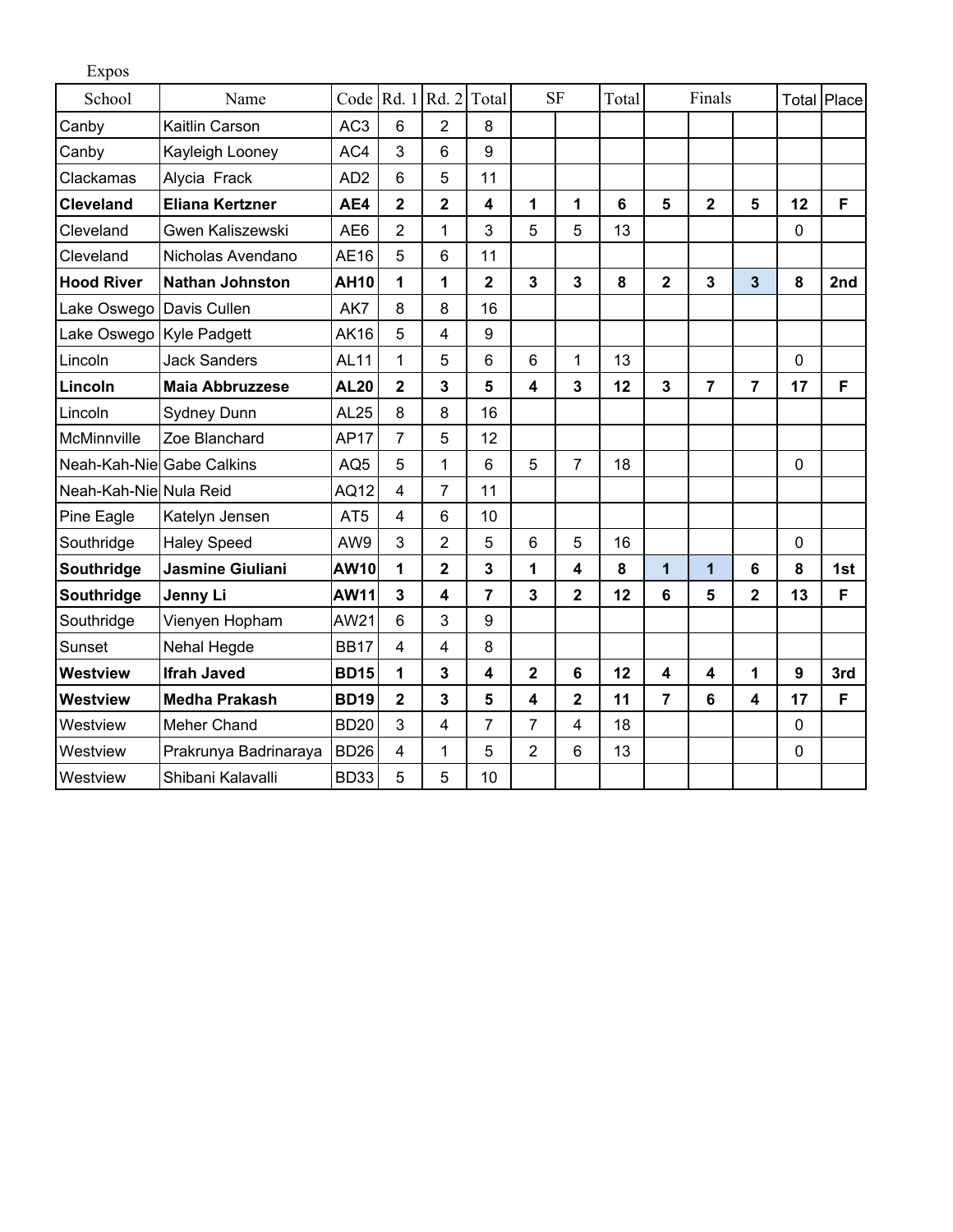| Extemp             |                         |                 |                        |                |                |                | Tie broken on judges' preference. |                |                |                    |
|--------------------|-------------------------|-----------------|------------------------|----------------|----------------|----------------|-----------------------------------|----------------|----------------|--------------------|
| School             | Name                    |                 | Code Rd. 1 Rd. 2 Total |                |                |                | Finals                            |                |                | <b>Total Place</b> |
| <b>Lake Oswego</b> | Radhika Subrahmanya     | <b>AK23</b>     | 3                      | 1              | 4              | 6              | 4                                 | 1              | 11             | F                  |
| Lake Oswego        | SaraJane Griffiths      | <b>AK25</b>     | 5                      | 6              | 11             |                |                                   |                |                |                    |
| Lincoln            | Jonathan Huang          | <b>AL14</b>     | 5                      | 4              | 9              |                |                                   |                |                |                    |
| Lincoln            | <b>Kate LeBlanc</b>     | <b>AL15</b>     | 1                      | 4              | 5              | 5              | 6                                 | 5              | 16             | F                  |
| Lincoln            | Srinik Chinnam          | AL24            | 4                      | 3              | $\overline{7}$ |                |                                   |                |                |                    |
| Lincoln            | <b>Zachary Nash</b>     | <b>AL27</b>     | $\overline{2}$         | 1              | 3              | 4              | 5                                 | 4              | 13             | F                  |
| McMinnville        | Benjamin Pollak         | AP4             | 6                      | 3              | 9              |                |                                   |                |                |                    |
| <b>McMinnville</b> | <b>Seth Buck</b>        | <b>AP15</b>     | $\overline{2}$         | 3              | 5              | $\overline{7}$ | $\overline{7}$                    | $\overline{7}$ | 21             | F                  |
| Southridge         | Arian Ghorbani          | AW3             | 6                      | 5              | 11             |                |                                   |                |                |                    |
| Southridge         | <b>Joey Miller</b>      | <b>AW13</b>     | 3                      | $\mathbf{2}$   | 5              | 3              | $\overline{2}$                    | 6              | 11             | 3rd                |
| Southridge         | Luke Espinoza           | AW16            | $\overline{7}$         | $\overline{7}$ | 14             |                |                                   |                |                |                    |
| <b>Sprague</b>     | <b>Brandon Roth</b>     | AZ <sub>2</sub> | 1                      | $\overline{2}$ | 3              | $\mathbf{2}$   | 3                                 | $\mathbf{2}$   | $\overline{7}$ | 2nd                |
| Sprague            | <b>Colin Gesik</b>      | AZ4             | 4                      | $\overline{2}$ | 6              |                |                                   |                |                |                    |
| Sunset             | Alexander Singh La Cour | B <sub>B2</sub> | 3                      | 5              | 8              |                |                                   |                |                |                    |
| Sunset             | <b>Ashwin Bhat</b>      | BB4             | $\overline{2}$         | 6              | 8              |                |                                   |                |                |                    |
| Sunset             | Ke Shen                 | <b>BB11</b>     | 5                      | 8              | 13             |                |                                   |                |                |                    |
| Sunset             | Rajit Garg              | <b>BB24</b>     | 6                      | 5              | 11             |                |                                   |                |                |                    |
| <b>Sunset</b>      | Rohan Bharadwaj         | <b>BB26</b>     | 1                      | 1              | $\mathbf{2}$   | 1              | 1                                 | 3              | 5              | 1st                |
| Westview           | Pranay Sharma           | <b>BD27</b>     | 4                      | 4              | 8              |                |                                   |                |                |                    |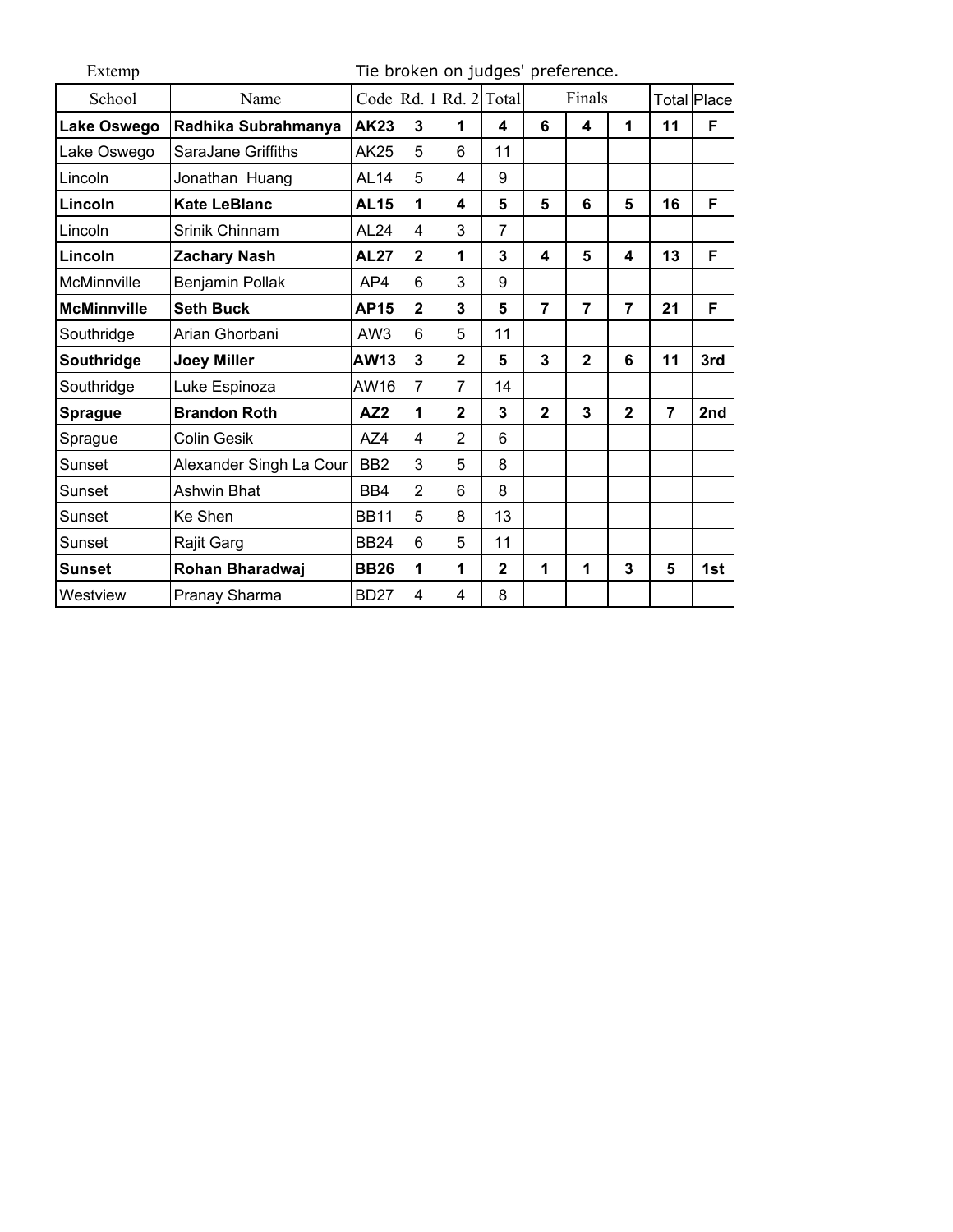| HI                 | Tie broken on judges' preference. |                 |                |                        |                |                |                |              |    |                    |
|--------------------|-----------------------------------|-----------------|----------------|------------------------|----------------|----------------|----------------|--------------|----|--------------------|
| School             | Name                              |                 |                | Code Rd. 1 Rd. 2 Total |                |                | Finals         |              |    | <b>Total Place</b> |
| Clackamas          | <b>Amber Clemens</b>              | AD <sub>8</sub> | 6              | 8                      | 14             |                |                |              |    |                    |
| <b>Cleveland</b>   | <b>Destiny Beaver</b>             | AE <sub>2</sub> | 3              | 1                      | 4              | 1              | 5              | 5            | 11 | F                  |
| Lake Oswego        | <b>Isabelle Cullen</b>            | <b>AK10</b>     | 4              | $\mathbf{2}$           | 6              | 5              | 4              | 6            | 15 | F                  |
| Lake Oswego        | <b>Sarah Kwartler</b>             | AK24            | 1              | 1                      | $\overline{2}$ | 3              | 1              | 1            | 5  | 1st                |
| Lincoln            | <b>Ethan Dennis</b>               | AL <sub>9</sub> | 3              | 4                      | $\overline{7}$ |                |                |              |    |                    |
| Marist             | Phoebe Peterman                   | AM <sub>8</sub> | $\overline{7}$ | 5                      | 12             |                |                |              |    |                    |
| <b>McMinnville</b> | <b>Alisa Howell</b>               | AP <sub>1</sub> | 1              | 4                      | 5              | 6              | 6              | 4            | 16 | F                  |
| McMinnville        | Caleb Landis                      | AP <sub>5</sub> | $\overline{2}$ | 6                      | 8              |                |                |              |    |                    |
| Neah-Kah-Nie       | Dylan Mitchell                    | AQ3             | 5              | 6                      | 11             |                |                |              |    |                    |
| Southridge         | Jeremy Erroba                     | AW12            | $\overline{2}$ | $\overline{7}$         | 9              |                |                |              |    |                    |
| Southwest Chri     | Robert Smith                      | AX <sub>2</sub> | $\overline{2}$ | 5                      | 7              |                |                |              |    |                    |
|                    | Southwest Chri   Sawyer Ramsey    | AX3             | 6              | 4                      | 10             |                |                |              |    |                    |
| Sunset             | <b>Sarthak Shah</b>               | <b>BB29</b>     | 1              | 3                      | 4              | 4              | $\overline{2}$ | $\mathbf{2}$ | 8  | 2nd                |
| Westview           | Elaine Zheng                      | <b>BD12</b>     | 4              | 3                      | $\overline{7}$ |                |                |              |    |                    |
| Westview           | Medha Prakash                     | <b>BD19</b>     | 5              | $\overline{2}$         | $\overline{7}$ |                |                |              |    |                    |
| Westview           | Sarah Milshtein                   | <b>BD32</b>     | 4              | 5                      | 9              |                |                |              |    |                    |
| Wilson             | Amy Rodgers                       | BE <sub>3</sub> | 5              | $\overline{2}$         | $\overline{7}$ |                |                |              |    |                    |
| Wilson             | <b>Andrew Foran</b>               | BE <sub>5</sub> | 3              | 1                      | 4              | $\overline{2}$ | 3              | 3            | 8  | 3rd                |
| Wilson             | Hannah Borel                      | BE9             | 6              | 3                      | 9              |                |                |              |    |                    |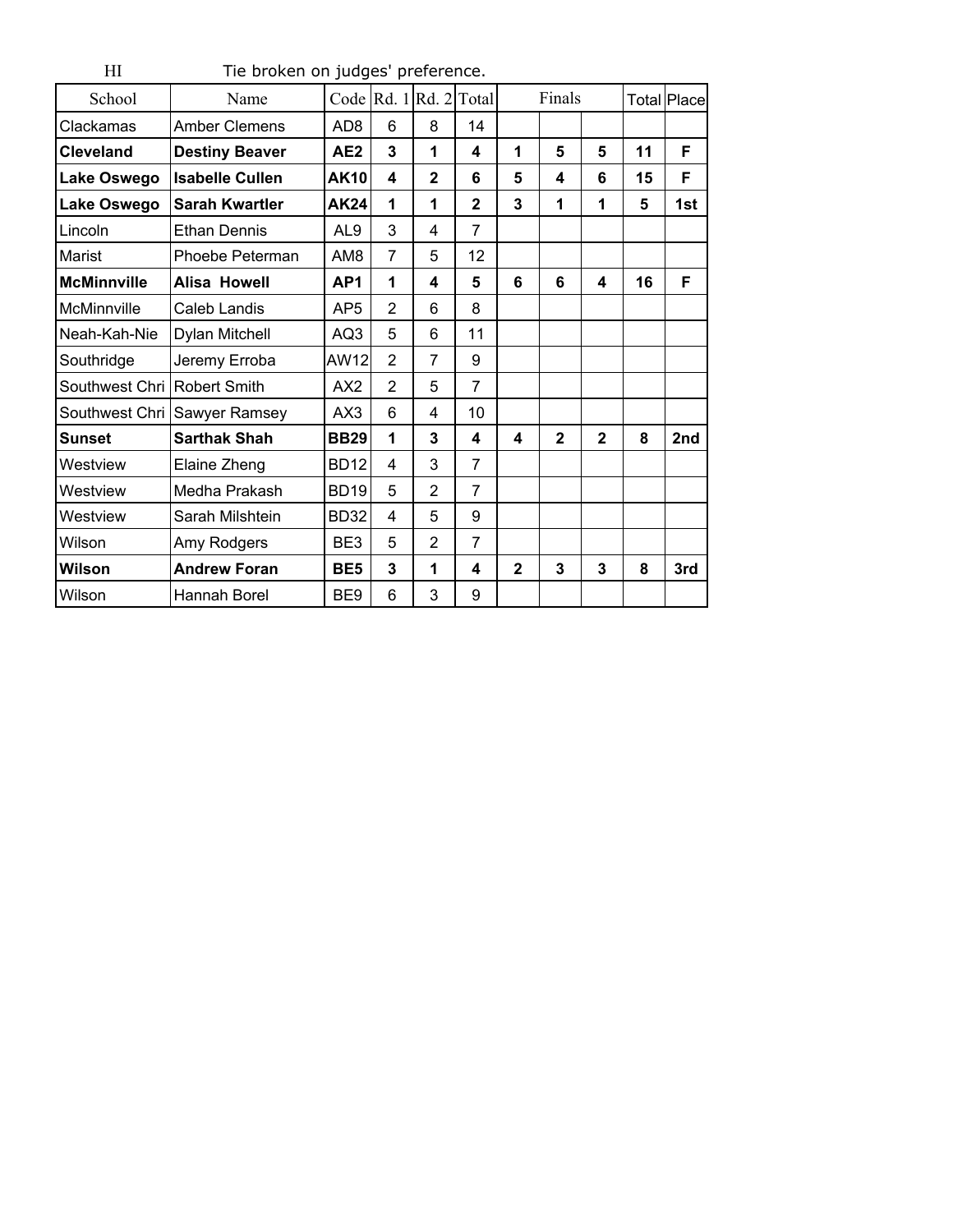| Impromptu           |                            |                 |                         |                         |                         |                         |                         |                |                         |                |                |             |                    |
|---------------------|----------------------------|-----------------|-------------------------|-------------------------|-------------------------|-------------------------|-------------------------|----------------|-------------------------|----------------|----------------|-------------|--------------------|
| School              | Name                       | Code            |                         | Rd. 1 Rd. 2 Total       |                         | <b>SF</b>               |                         | Total          |                         | Finals         |                |             | <b>Total Place</b> |
| Beaverton           | Elana Welter               | AA1             | 5                       | 1                       | 6                       | 5                       | 4                       | 15             |                         |                |                | $\mathbf 0$ |                    |
| Beaverton           | Evan Hunter                | AA <sub>2</sub> | 4                       | 2                       | 6                       | 3                       | 6                       | 15             |                         |                |                | 0           |                    |
| <b>Blanchet</b>     | <b>Carson Sweeney</b>      | AB <sub>3</sub> | 6                       | 7                       | 13                      |                         |                         |                |                         |                |                |             |                    |
| <b>Blanchet</b>     | Liam McDonald              | AB4             | 5                       | 5                       | 10                      |                         |                         |                |                         |                |                |             |                    |
| <b>Blanchet</b>     | Nikhil Namburi             | AB <sub>5</sub> | 6                       | 4                       | 10                      |                         |                         |                |                         |                |                |             |                    |
| Clackamas           | Annie Marshall             | AD <sub>3</sub> | $\overline{7}$          | 3                       | 10                      |                         |                         |                |                         |                |                |             |                    |
| <b>Hood River</b>   | Amy Webber                 | AH1             | $6\phantom{1}$          | 3                       | 9                       |                         |                         |                |                         |                |                |             |                    |
| <b>Hood River</b>   | Carter Rigert              | AH <sub>3</sub> | 7                       | 7                       | 14                      |                         |                         |                |                         |                |                |             |                    |
| <b>Hood River</b>   | Sarah Wang                 | AH13            | 7                       | 5                       | 12                      |                         |                         |                |                         |                |                |             |                    |
| Junction City       | Melanie Hanby              | AJ3             | $\overline{4}$          | 4                       | 8                       |                         |                         |                |                         |                |                |             |                    |
| <b>Lake Oswego</b>  | <b>Jackson Dyal</b>        | <b>AK11</b>     | 1                       | 1                       | $\overline{2}$          | $\overline{2}$          | $\overline{2}$          | 6              | 3                       | 4              | $6\phantom{1}$ | 13          | F                  |
| Lake Oswego         | <b>Jackson Friess</b>      | <b>AK12</b>     | 4                       | 3                       | $\overline{7}$          |                         |                         |                |                         |                |                |             |                    |
| Lincoln             | Adam Selker                | AL <sub>1</sub> | 5                       | 2                       | 7                       |                         |                         |                |                         |                |                |             |                    |
| Lincoln             | <b>Hank Sanders</b>        | <b>AL10</b>     | 1                       | 1                       | $\overline{2}$          | $\overline{\mathbf{2}}$ | $\overline{\mathbf{2}}$ | 6              | $\overline{\mathbf{2}}$ | 6              | 5              | 13          | F                  |
| Marist              | Danielle Shojai            | AM <sub>2</sub> | $\overline{2}$          | 6                       | 8                       |                         |                         |                |                         |                |                |             |                    |
| Marist              | <b>Lindy McCool</b>        | AM <sub>5</sub> | $6\phantom{1}$          | $6\phantom{1}$          | 12                      |                         |                         |                |                         |                |                |             |                    |
| Marist              | Madeleine Shojai           | AM <sub>6</sub> | 3                       | 2                       | 5                       | $\overline{7}$          | 5                       | 17             |                         |                |                | $\mathbf 0$ |                    |
| Neah-Kah-Nie        | <b>Nula Reid</b>           | <b>AQ12</b>     | $\overline{\mathbf{4}}$ | $\overline{\mathbf{2}}$ | 6                       | 4                       | 3                       | 13             | 6                       | 5              | 1              | 12          | F                  |
| Neah-Kah-Nie        | Shayla Wacker              | AQ14            | 3                       | 5                       | 8                       |                         |                         |                |                         |                |                |             |                    |
| <b>South Eugene</b> | <b>Ada Sprengelmeyer</b>   | AU1             | $\overline{2}$          | $\overline{2}$          | $\overline{\mathbf{4}}$ | $\overline{3}$          | 3                       | 10             | 4                       | $\mathbf{1}$   | 3              | 8           | 1st                |
| Southridge          | <b>Austin Jones</b>        | AW4             | 1                       | $\overline{\mathbf{4}}$ | 5                       | 1                       | 1                       | $\overline{7}$ | 5                       | $\overline{2}$ | $\overline{2}$ | 9           | 3rd                |
| Southridge          | <b>Edward Liu</b>          | AW8             | 3                       | 4                       | $\overline{7}$          |                         |                         |                |                         |                |                |             |                    |
| Southridge          | Josiah Snyder              | <b>AW14</b>     | 5                       | 7                       | 12                      |                         |                         |                |                         |                |                |             |                    |
| Southridge          | Leanne Fischer             | AW <sub>2</sub> | 1                       | 4                       | 5                       | 6                       | 6                       | 17             |                         |                |                | 0           |                    |
| Sprague             | Olivia Schultz             | AZ <sub>8</sub> | $\overline{4}$          | 5                       | 9                       |                         |                         |                |                         |                |                |             |                    |
| Sprague             | Ramon Martinez             | AZ9             | $\overline{2}$          | 6                       | 8                       |                         |                         |                |                         |                |                |             |                    |
| Sunset              | Alexander Singh La Cour    | BB <sub>2</sub> | 1                       | 3                       | 4                       | $\overline{4}$          | $\overline{7}$          | 15             |                         |                |                | $\mathbf 0$ |                    |
| Sunset              | Ashwin Bhat                | BB4             | $\overline{2}$          | 3                       | 5                       | 5                       | 4                       | 14             |                         |                |                | $\mathbf 0$ |                    |
| Sunset              | Rohan Bharadwaj            | <b>BB26</b>     | 3                       | 6                       | 9                       |                         |                         |                |                         |                |                |             |                    |
| Westview            | <b>Bharath Namboothiry</b> | BD <sub>5</sub> | 5                       | 5                       | 10                      |                         |                         |                |                         |                |                |             |                    |
| Westview            | <b>Bryan Lee</b>           | BD6             | $\mathbf 3$             | 1                       | $\overline{\mathbf{4}}$ | $\mathbf 1$             | 1                       | $6\phantom{a}$ | 1                       | $\mathbf{3}$   | 4              | 8           | 2nd                |
| Westview            | Prakrunya Badrinarayan     | <b>BD26</b>     | $\overline{2}$          | 1                       | 3                       | 6                       | 5                       | 14             |                         |                |                | 0           |                    |
| Wilson              | <b>William Sweek</b>       | <b>BE13</b>     | 6                       | 6                       | 12                      |                         |                         |                |                         |                |                |             |                    |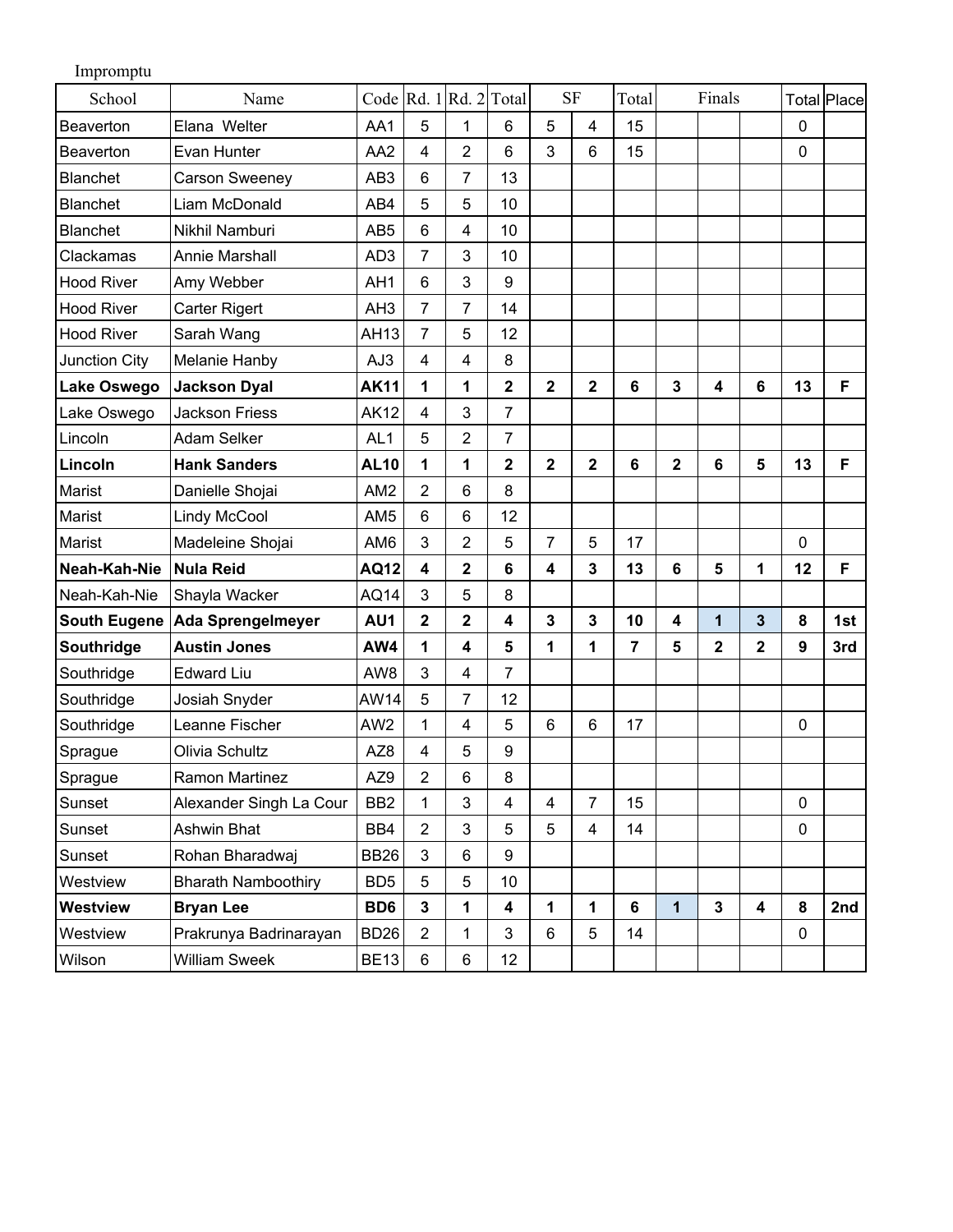LIBIELL

| School  | Name         | $\text{Code}$ Rd. 1 Rd. 2 Rd. 3 Total Place |   |  |     |
|---------|--------------|---------------------------------------------|---|--|-----|
| Marist  | Yeon soo Cho | AM <sub>9</sub>                             | 2 |  | 3rd |
| Lincoln | Loy Msafiri  | <b>AL18</b>                                 |   |  | 2nd |
| Lincoln | Yikai Peng   | AL26                                        |   |  | 1st |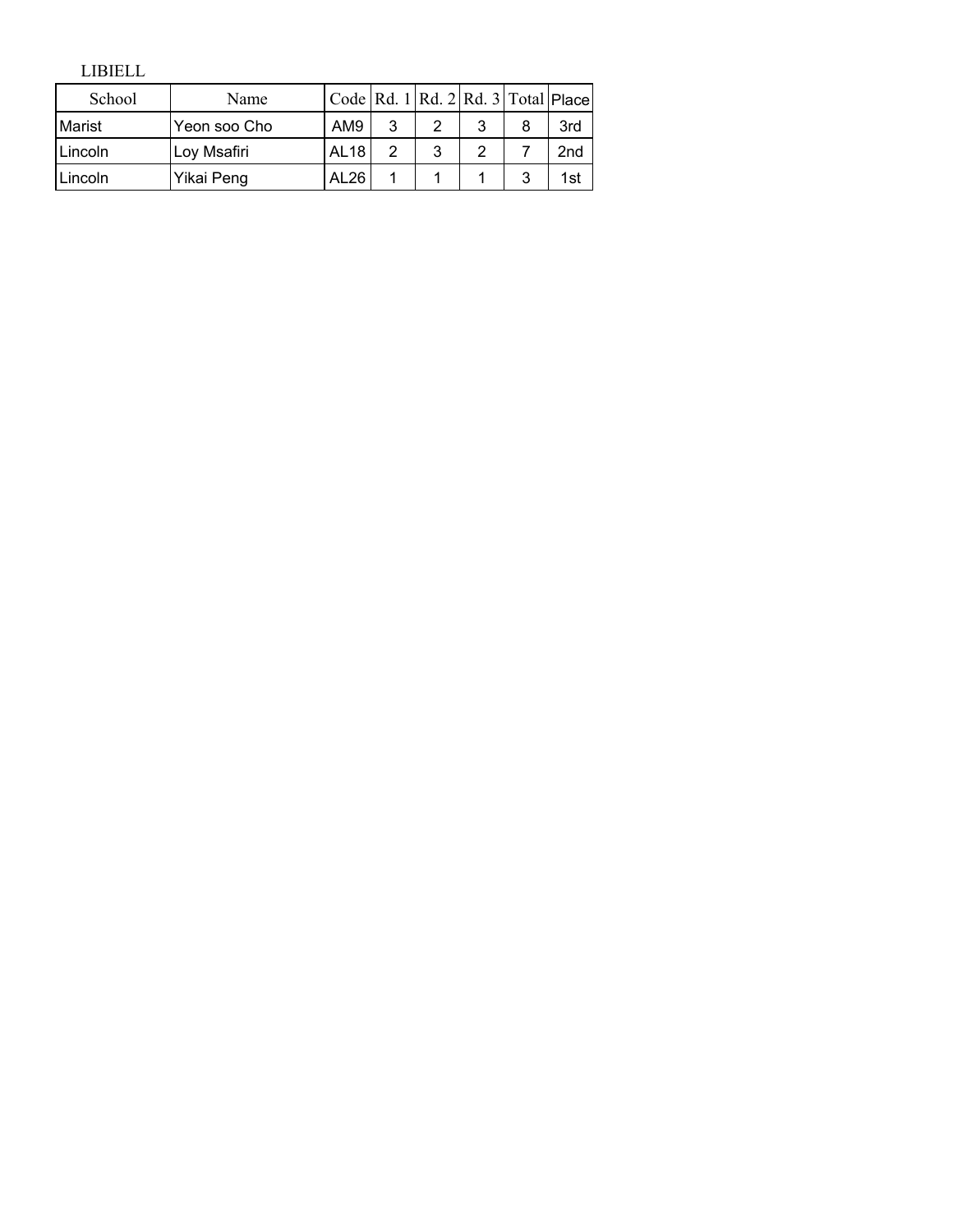| Oratory           | Tie broken on judges' preference. |                 |                |              |                        |              |              |              |    |                    |  |  |
|-------------------|-----------------------------------|-----------------|----------------|--------------|------------------------|--------------|--------------|--------------|----|--------------------|--|--|
| School            | Name                              |                 |                |              | Code Rd. 1 Rd. 2 Total |              | Finals       |              |    | <b>Total Place</b> |  |  |
| <b>Hood River</b> | Ruby Patterson                    | AH12            | 5              | 5            | 10                     |              |              |              |    |                    |  |  |
| Junction Cit      | Cassidy Keys                      | AJ1             | 5              | 2            | 7                      |              |              |              |    |                    |  |  |
| Southridge        | Austin Jones                      | AW4             | 8              | 8            | 16                     |              |              |              |    |                    |  |  |
| Southridge        | Belinda Li                        | AW <sub>5</sub> | 6              | 6            | 12                     |              |              |              |    |                    |  |  |
| Sunset            | Christina Im                      | BB <sub>8</sub> | 1              | 1            | $\mathbf{2}$           | 1            | 3            | 5            | 9  | 3rd                |  |  |
| Sunset            | Kaavya Subramanian BB10           |                 | 3              | 3            | 6                      | 5            | 4            | 3            | 12 | F                  |  |  |
| Sunset            | <b>Nehal Hegde</b>                | <b>BB17</b>     | 1              | 3            | 4                      | 4            | $\mathbf{2}$ | 1            | 7  | 2nd                |  |  |
| Sunset            | Sruthi Eapen                      | <b>BB31</b>     | 3              | 4            | $\overline{7}$         |              |              |              |    |                    |  |  |
| Westview          | Donitaa Julius                    | <b>BD11</b>     | $\overline{2}$ | 5            | 7                      |              |              |              |    |                    |  |  |
| Westview          | Harshita Narayanan                | <b>BD14</b>     | 4              | $\mathbf{2}$ | 6                      | 6            | 6            | 6            | 18 | F                  |  |  |
| Westview          | <b>Ifrah Javed</b>                | <b>BD15</b>     | 4              | 1            | 5                      | $\mathbf{2}$ | 1            | 4            | 7  | 1st                |  |  |
| Westview          | <b>Shishir Pandit-Rao</b>         | <b>BD34</b>     | $\mathbf{2}$   | 4            | 6                      | 3            | 5            | $\mathbf{2}$ | 10 | F                  |  |  |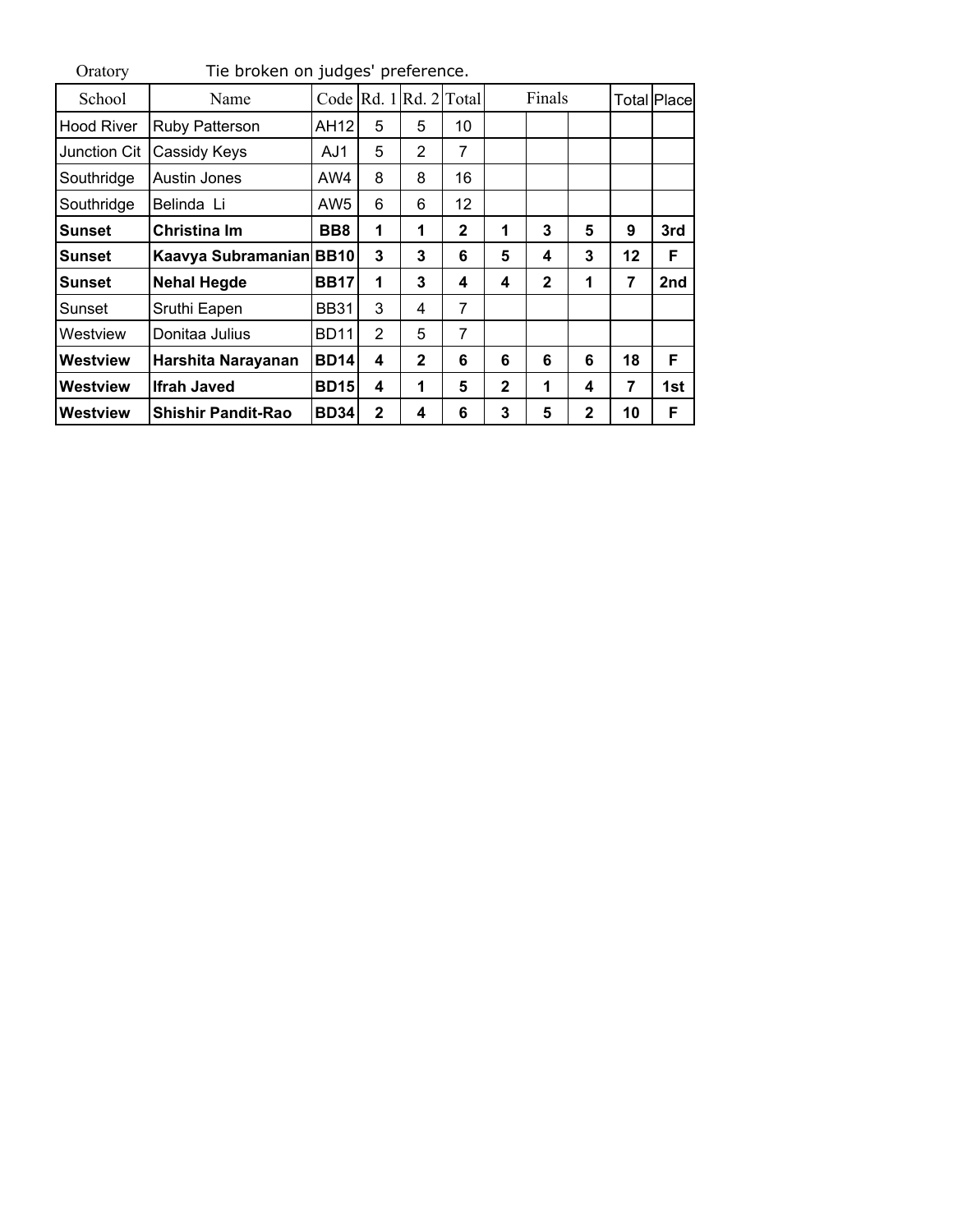| Poetry            |                            |                 |                |                |                         |                         |                         |       |                         |                         |                         |                  |             |
|-------------------|----------------------------|-----------------|----------------|----------------|-------------------------|-------------------------|-------------------------|-------|-------------------------|-------------------------|-------------------------|------------------|-------------|
| School            | Name                       | Code $Rd.1$     |                | Rd.2           | Total                   |                         | <b>SF</b>               | Total |                         | Finals                  |                         |                  | Total Place |
| Canby             | <b>Tess Reding Hoffart</b> | AC <sub>6</sub> | 6              | 7              | 13                      |                         |                         |       |                         |                         |                         |                  |             |
| Cleveland         | Hannah Dressa              | AE7             | 3              | $\overline{2}$ | 5                       | 5                       | 5                       | 15    |                         |                         |                         | $\mathbf 0$      |             |
| <b>Cleveland</b>  | <b>Lily Panetta</b>        | <b>AE11</b>     | $\overline{2}$ | $\overline{2}$ | 4                       | 1                       | 6                       | 11    | $\overline{7}$          | 3                       | 5                       | 15               | F           |
| <b>Hood River</b> | <b>Hannah Hart</b>         | AH <sub>6</sub> | 1              | 1              | 2                       | 4                       | $\overline{\mathbf{4}}$ | 10    | $\overline{\mathbf{2}}$ | $\overline{7}$          | 7                       | 16               | F           |
| <b>Hood River</b> | Katelyn McAllister         | AH7             | 5              | 3              | 8                       |                         |                         |       |                         |                         |                         |                  |             |
| <b>Hood River</b> | <b>Ruby Patterson</b>      | <b>AH12</b>     | $\overline{2}$ | $\overline{2}$ | $\overline{\mathbf{4}}$ | $\overline{\mathbf{3}}$ | 1                       | 8     | 5                       | 5                       | $\overline{2}$          | 12               | F           |
| <b>Hood River</b> | Sarah Wang                 | AH13            | $\overline{2}$ | 5              | $\overline{7}$          | 4                       | 3                       | 14    |                         |                         |                         | $\mathbf 0$      |             |
| Lake Oswego       | Morgan Lloyd               | <b>AK21</b>     | 3              | 3              | 6                       | 6                       | $\overline{4}$          | 16    |                         |                         |                         | $\mathbf 0$      |             |
| Lincoln           | Andria Tattersfield        | AL <sub>2</sub> | 4              | 5              | 9                       |                         |                         |       |                         |                         |                         |                  |             |
| Lincoln           | <b>Hank Sanders</b>        | <b>AL10</b>     | $\overline{4}$ | $\overline{4}$ | 8                       |                         |                         |       |                         |                         |                         |                  |             |
| Lincoln           | <b>Orion Cleaver</b>       | <b>AL21</b>     | $\overline{4}$ | $\overline{4}$ | 8                       |                         |                         |       |                         |                         |                         |                  |             |
| Marist            | Maya Dotson                | AM7             | 3              | $\overline{4}$ | $\overline{7}$          | 5                       | 5                       | 17    |                         |                         |                         | $\mathbf 0$      |             |
| Neah-Kah-Nie      | <b>Haley Blazer</b>        | AQ6             | 6              | $\overline{4}$ | 10                      |                         |                         |       |                         |                         |                         |                  |             |
| Neah-Kah-Nie      | Kandle Werner              | AQ9             | 6              | 3              | 9                       |                         |                         |       |                         |                         |                         |                  |             |
| Neah-Kah-Nie      | Lila Alf-Ripee             | AQ10            | 5              | 6              | 11                      |                         |                         |       |                         |                         |                         |                  |             |
| Neah-Kah-Nie      | Shayla Wacker              | AQ14            | 5              | 6              | 11                      |                         |                         |       |                         |                         |                         |                  |             |
| Pine Eagle        | Trinity Butner             | AT11            | $\overline{7}$ | $\overline{2}$ | 9                       |                         |                         |       |                         |                         |                         |                  |             |
| Southridge        | Belinda Li                 | AW <sub>5</sub> | 3              | 3              | 6                       | $\overline{2}$          | $\overline{3}$          | 11    | $\overline{\mathbf{4}}$ | $\overline{\mathbf{4}}$ | 6                       | 14               | F           |
| Southridge        | Julia Dayton               | <b>AW15</b>     | $\overline{2}$ | 6              | 8                       |                         |                         |       |                         |                         |                         |                  |             |
| Southridge        | Mariella Mandujano         | <b>AW17</b>     | 5              | 1              | 6                       | 6                       | 6                       | 18    |                         |                         |                         | $\mathbf 0$      |             |
| Sunset            | Cathy Du                   | BB <sub>6</sub> | 4              | 5              | 9                       |                         |                         |       |                         |                         |                         |                  |             |
| <b>Sunset</b>     | Christina Im               | BB <sub>8</sub> | 1              | 1              | $\overline{2}$          | 1                       | $\overline{2}$          | 5     | 6                       | 1                       | $\overline{\mathbf{3}}$ | 10               | 3rd         |
| <b>Sunset</b>     | <b>Isa Ayala</b>           | BB <sub>9</sub> | 1              | 1              | $\overline{2}$          | $\overline{3}$          | $\mathbf{1}$            | 6     | 3                       | $\overline{\mathbf{2}}$ | 4                       | $\boldsymbol{9}$ | 2nd         |
| <b>Westview</b>   | Dayo Adebawo               | BD <sub>8</sub> | 1              | $6\phantom{a}$ | $\overline{7}$          | $\overline{\mathbf{2}}$ | $\overline{\mathbf{2}}$ | 11    | 1                       | 6                       | 1                       | 8                | 1st         |
| Westview          | Shibani Kalavalli          | <b>BD33</b>     | 6              | 5              | 11                      |                         |                         |       |                         |                         |                         |                  |             |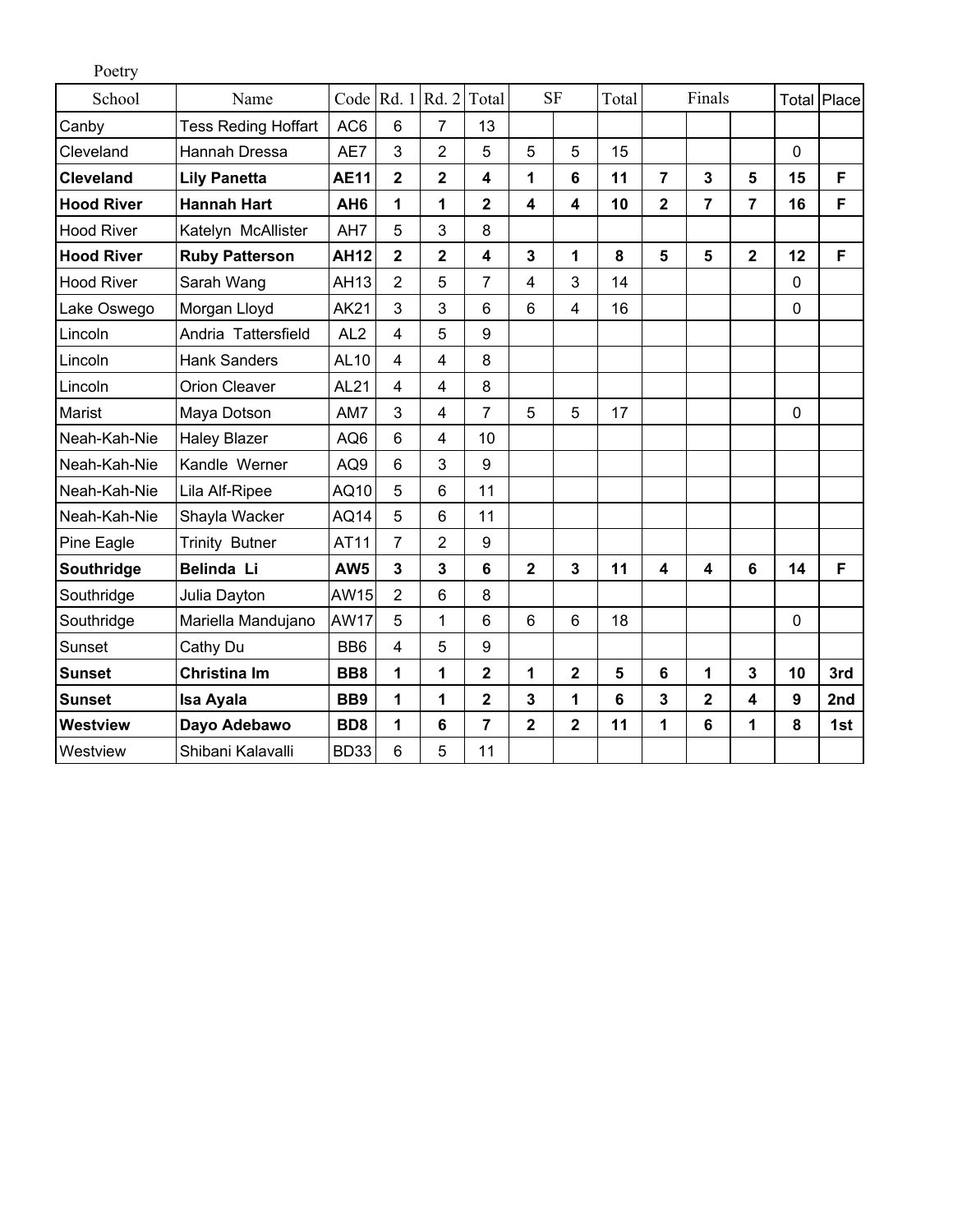| <b>POI</b>          |                   |                  |              |              |                        |              |              |              |    |                    |
|---------------------|-------------------|------------------|--------------|--------------|------------------------|--------------|--------------|--------------|----|--------------------|
| School              | Name              |                  |              |              | Code Rd. 1 Rd. 2 Total |              | Finals       |              |    | <b>Total Place</b> |
| <b>Forest Grove</b> | Violet Crain      | AG1              | 3            | 1            | 4                      | 5            | 5            | 5            | 15 | F                  |
| Lake Oswego         | Anna Kulawiec     | AK3              | 3            | $\mathbf{2}$ | 5                      | $\mathbf{2}$ | 1            | $\mathbf{2}$ | 5  | 2nd                |
| Lake Oswego         | Clare O'Gara      | AK <sub>5</sub>  | 1            | 5            | 6                      |              |              |              |    |                    |
| Lake Oswego         | Meghana Mysore    | AK19             | 4            | 2            | 6                      |              |              |              |    |                    |
| <b>McMinnville</b>  | <b>Allie Pope</b> | AP2              | $\mathbf{2}$ | 3            | 5                      | 1            | $\mathbf{2}$ | 1            | 4  | 1st                |
| <b>Sprague</b>      | Olivia Pereyra    | AZ7              | 4            | 1            | 5                      | 4            | 3            | 4            | 11 | F                  |
| Sunset              | Lauren MacDonald  | <b>BB12</b>      | 5            | 4            | 9                      |              |              |              |    |                    |
| Westview            | Dayo Adebawo      | BD <sub>8</sub>  | $\mathbf{2}$ | 3            | 5                      | 3            | 4            | 3            | 10 | 3rd                |
| Westview            | Wendy Fan         | BD <sub>36</sub> |              | 5            | 6                      |              |              |              |    |                    |
| Wilson              | Hannah Borel      | BE <sub>9</sub>  | 5            | 4            | 9                      |              |              |              |    |                    |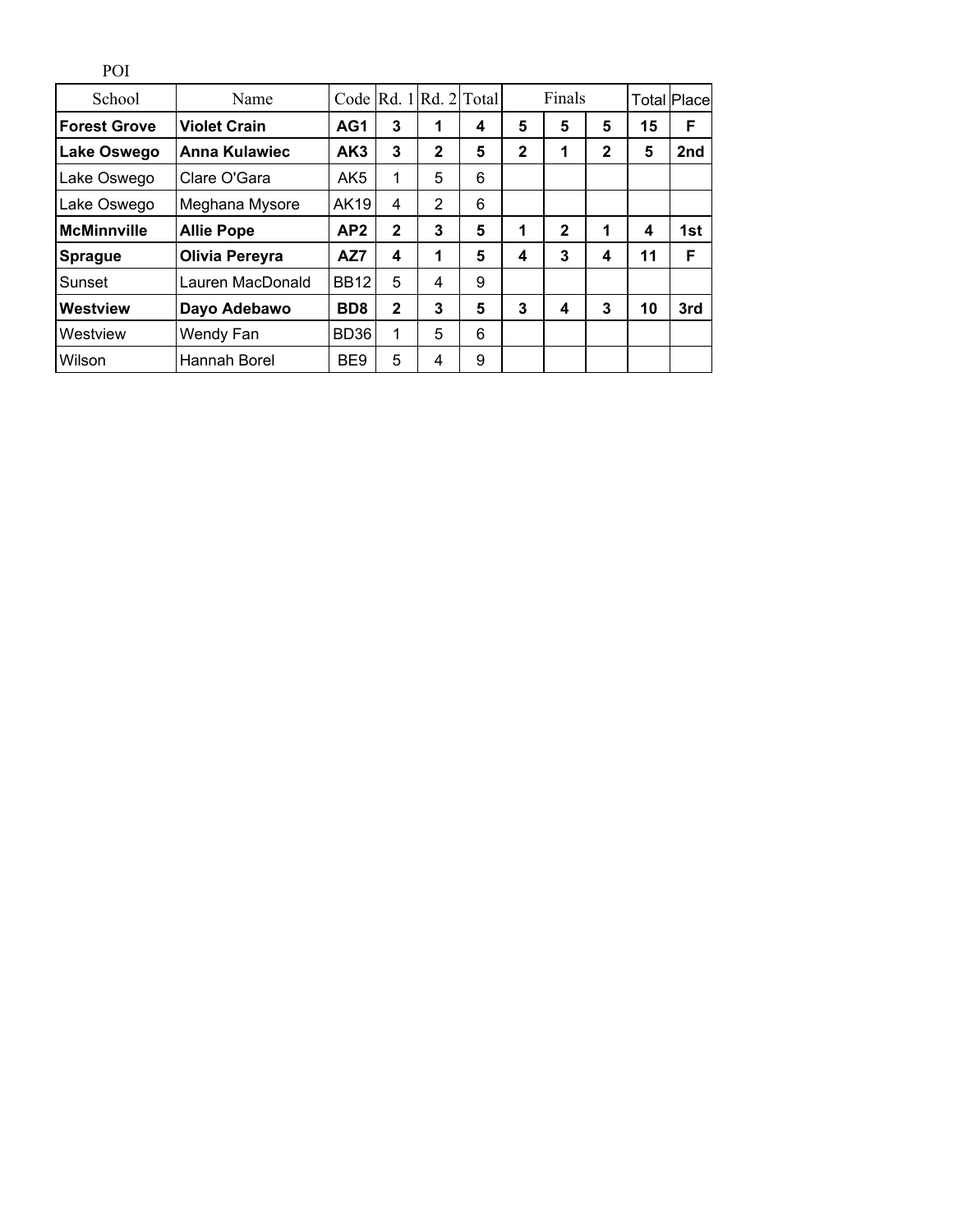| Prose              |                         |                 |                         |                         |                         |                         |                  |                 |              |                         |                |             |             |
|--------------------|-------------------------|-----------------|-------------------------|-------------------------|-------------------------|-------------------------|------------------|-----------------|--------------|-------------------------|----------------|-------------|-------------|
| School             | Name                    |                 |                         | Code Rd. 1 Rd. 2 Total  |                         |                         | <b>SF</b>        | Total           |              | Finals                  |                |             | Total Place |
| <b>Blanchet</b>    | Ben (Trung Quan) Nguyen | AB <sub>2</sub> | 6                       | $\overline{7}$          | 13                      |                         |                  |                 |              |                         |                |             |             |
| <b>Blanchet</b>    | <b>Sawyer Hemstreet</b> | AB6             | 1                       | 1                       | $\overline{\mathbf{2}}$ | $\mathbf{2}$            | $\mathbf 2$      | $6\phantom{a}$  | $\mathbf 2$  | 3                       | 1              | 6           | 1st         |
| Clackamas          | Alexandria Williams     | AD <sub>1</sub> | 6                       | 4                       | 10                      |                         |                  |                 |              |                         |                |             |             |
| Clackamas          | Alycia Frack            | AD <sub>2</sub> | 4                       | 4                       | 8                       |                         |                  |                 |              |                         |                |             |             |
| Clackamas          | <b>Sydney Groves</b>    | AD7             | 3                       | 5                       | 8                       |                         |                  |                 |              |                         |                |             |             |
| Cleveland          | Mia Bolte               | <b>AE14</b>     | 4                       | 1                       | 5                       |                         |                  |                 |              |                         |                |             |             |
| Cleveland          | Rosa Christen           | <b>AE18</b>     | 4                       | 6                       | 10                      |                         |                  |                 |              |                         |                |             |             |
| <b>Hood River</b>  | <b>Emily Mitchell</b>   | AH <sub>5</sub> | $\overline{c}$          | 3                       | 5                       |                         |                  |                 |              |                         |                |             |             |
| <b>Hood River</b>  | Hannah Hart             | AH <sub>6</sub> | 3                       | $\overline{2}$          | 5                       |                         |                  |                 |              |                         |                |             |             |
| <b>Hood River</b>  | <b>Nate Miller</b>      | AH16            | $6\phantom{1}$          | 5                       | 11                      |                         |                  |                 |              |                         |                |             |             |
| <b>Hood River</b>  | Payton Rigert           | <b>AH11</b>     | 1                       | 6                       | $\overline{7}$          |                         |                  |                 |              |                         |                |             |             |
| Lake Oswego        | <b>Anna Kulawiec</b>    | AK3             | 1                       | 3                       | 4                       | 1                       | 4                | 9               | 5            | 1                       | 3              | 9           | 3rd         |
| <b>Lake Oswego</b> | <b>Clare O'Gara</b>     | AK <sub>5</sub> | $\overline{2}$          | $\overline{2}$          | 4                       | 1                       | 1                | 6               | 4            | 4                       | $\overline{2}$ | 10          | F           |
| Lake Oswego        | Jackson Friess          | <b>AK12</b>     | 4                       | 6                       | 10                      |                         |                  |                 |              |                         |                |             |             |
| Lincoln            | Kelsey Dunn             | <b>AL16</b>     | 1                       | 2                       | 3                       | 3                       | 4                | 10              |              |                         |                | $\mathbf 0$ |             |
| McMinnville        | Daylynn Cowan           | AP <sub>6</sub> | 6                       | $\overline{2}$          | 8                       |                         |                  |                 |              |                         |                |             |             |
| McMinnville        | Matt Stefansky          | AP13            | $\overline{4}$          | 4                       | 8                       |                         |                  |                 |              |                         |                |             |             |
| McMinnville        | Megan "Tony" Lemrick    | AP14            | 5                       | 5                       | 10                      |                         |                  |                 |              |                         |                |             |             |
| McMinnville        | Zoe Blanchard           | <b>AP17</b>     | 1                       | 5                       | 6                       |                         |                  |                 |              |                         |                |             |             |
| Neah-Kah-Nie       | <b>Ariel Breazile</b>   | AQ1             | 5                       | 4                       | 9                       |                         |                  |                 |              |                         |                |             |             |
| Neah-Kah-Nie       | <b>Isis Breazile</b>    | AQ7             | 5                       | 5                       | 10                      |                         |                  |                 |              |                         |                |             |             |
| Neah-Kah-Nie       | SeOnna Moreland         | AQ13            | 3                       | $\overline{7}$          | 10                      |                         |                  |                 |              |                         |                |             |             |
| Pine Eagle         | Abby Graven             | AT <sub>1</sub> | 3                       | 4                       | $\overline{7}$          |                         |                  |                 |              |                         |                |             |             |
| Pine Eagle         | Devin Rasmussen         | AT <sub>3</sub> | 5                       | 1                       | 6                       |                         |                  |                 |              |                         |                |             |             |
| Pine Eagle         | Kylee Jensen            | AT6             | $\overline{7}$          | 6                       | 13                      |                         |                  |                 |              |                         |                |             |             |
| Pine Eagle         | Levi McCoy              | AT <sub>8</sub> | 7                       | 5                       | 12                      |                         |                  |                 |              |                         |                |             |             |
| Pine Eagle         | Ryan Rau                | AT9             | $6\phantom{1}$          | 3                       | 9                       |                         |                  |                 |              |                         |                |             |             |
| Pine Eagle         | <b>Tucker Gulick</b>    | AT12            | 8                       | 8                       | 16                      |                         |                  |                 |              |                         |                |             |             |
| Southridge         | Bronwyn Hoffman         | AW6             | 5                       | 3                       | 8                       |                         |                  |                 |              |                         |                |             |             |
| Southridge         | Doha Alhjaj             | AW7             | $\overline{2}$          | 1                       | 3                       | 9                       | $\boldsymbol{9}$ | 21              |              |                         |                | $\mathbf 0$ |             |
| Southridge         | <b>Haley Speed</b>      | AW9             | $\overline{2}$          | 1                       | 3                       | 5                       | 5                | 13              |              |                         |                | 0           |             |
| Sunset             | Cathy Du                | BB <sub>6</sub> | 5                       | 3                       | 8                       |                         |                  |                 |              |                         |                |             |             |
| Sunset             | Lauren MacDonald        | <b>BB12</b>     | $\overline{2}$          | 3                       | 5                       |                         |                  |                 |              |                         |                |             |             |
| Sunset             | Tanya Chen              | <b>BB32</b>     | $\mathbf{1}$            | 2                       | 3                       | $\overline{\mathbf{4}}$ | $\mathfrak{B}$   | 10              |              |                         |                | $\mathbf 0$ |             |
| <b>Sunset</b>      | Vandana Padmaraju       | <b>BB34</b>     | $\mathbf{2}$            | $\overline{\mathbf{2}}$ | 4                       | $\overline{2}$          | 3                | 9               | $\mathbf{3}$ | $\overline{\mathbf{5}}$ | 5              | 13          | F.          |
| Westview           | Aditya Sharoff          | BD <sub>2</sub> | 6                       | 6                       | 12                      |                         |                  |                 |              |                         |                |             |             |
| Westview           | Divya Jeyasingh         | <b>BD10</b>     | 3                       | 2                       | 5                       |                         |                  |                 |              |                         |                |             |             |
| Westview           | Malini Ganguly          | <b>BD17</b>     | $\overline{\mathbf{4}}$ | 5                       | 9                       |                         |                  |                 |              |                         |                |             |             |
| Westview           | Michelle Bonilla        | <b>BD21</b>     | $\overline{2}$          | 3                       | 5                       |                         |                  |                 |              |                         |                |             |             |
| Westview           | Shivani Thakor          | <b>BD35</b>     | 5                       | 4                       | 9                       |                         |                  |                 |              |                         |                |             |             |
| Westview           | Wendy Fan               | BD36            | 3                       | 1                       | 4                       | 4                       | 2                | 10 <sup>°</sup> |              |                         |                | 0           |             |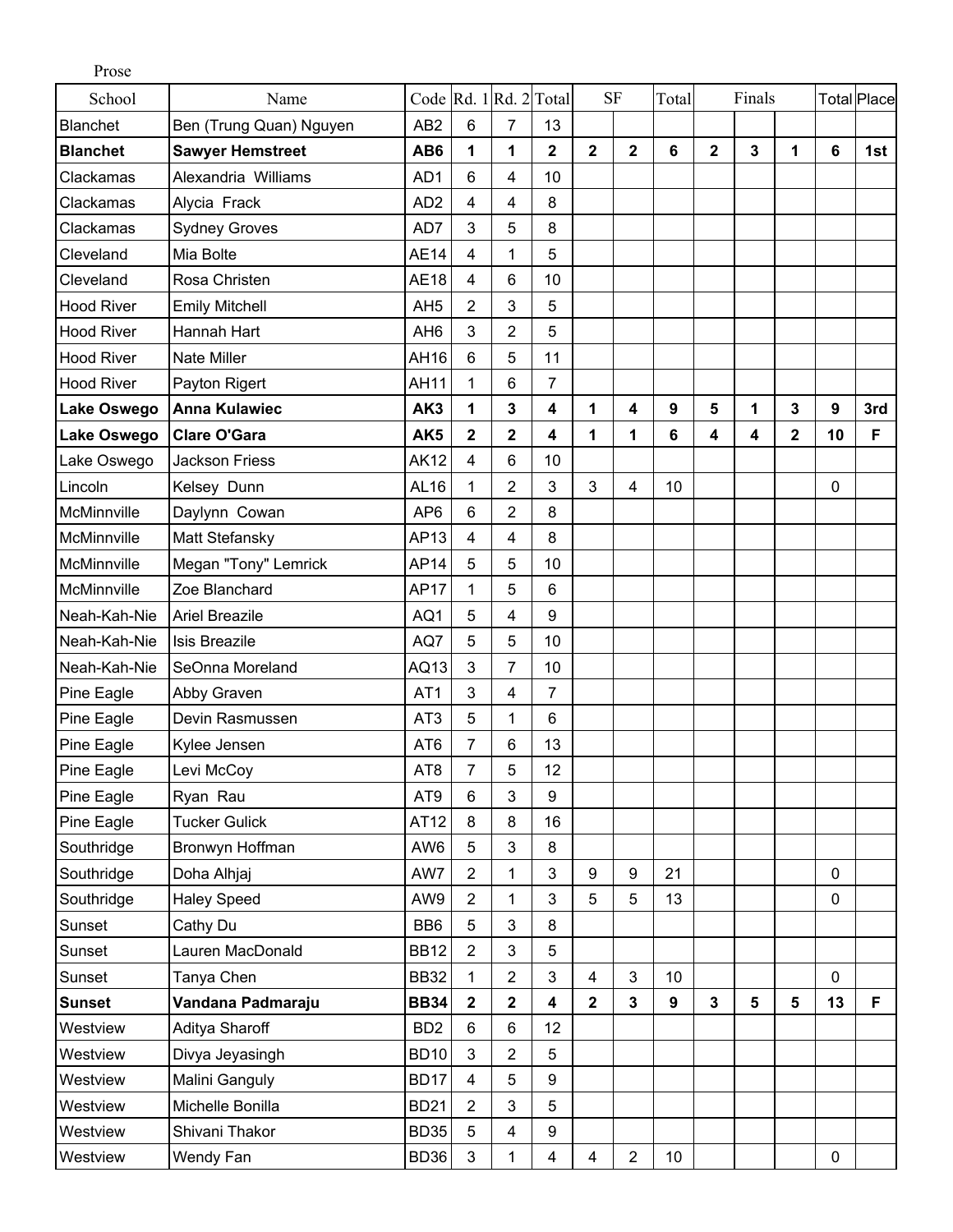Prose

| School        | Name               | Code $\left  \text{Rd. 1} \right $ $\left  \text{Rd. 2} \right $ Total |   |        | <b>SF</b> | <b>Total</b> | Finals |  | Total Place |
|---------------|--------------------|------------------------------------------------------------------------|---|--------|-----------|--------------|--------|--|-------------|
| <b>Wilson</b> | Aidan Sivers-Boyce | BE <sub>2</sub>                                                        | ◠ |        |           |              | -      |  | 2nd         |
| Wilson        | Andrew Foran       | BE <sub>5</sub>                                                        |   | 10     |           |              |        |  |             |
| Wilson        | Tosca Ruotolo      | <b>BE12</b>                                                            |   | -<br>5 |           |              |        |  |             |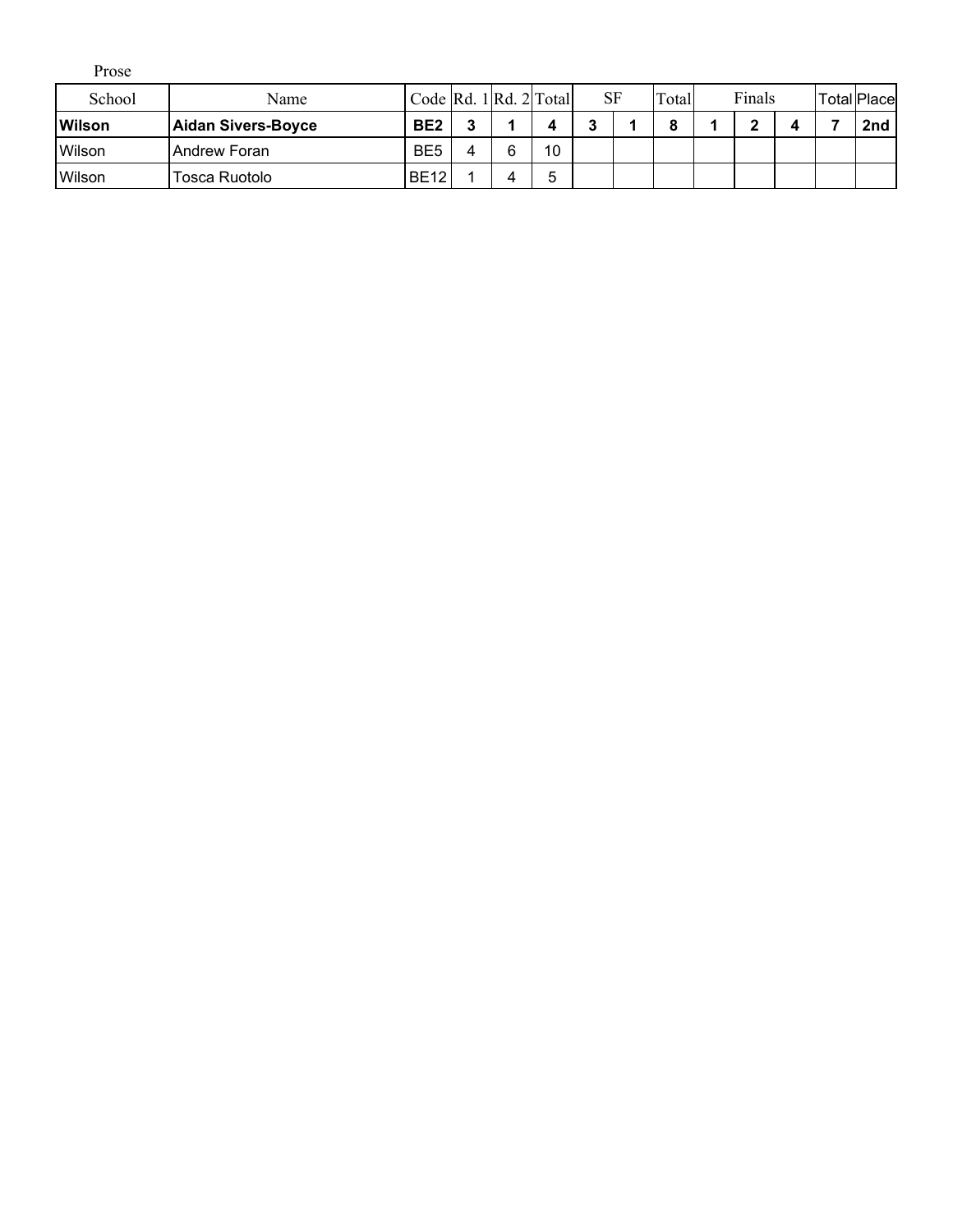| Radio                             |                            |                       |                |                         |                         |                |                |       |                |                |                |             |     |       |
|-----------------------------------|----------------------------|-----------------------|----------------|-------------------------|-------------------------|----------------|----------------|-------|----------------|----------------|----------------|-------------|-----|-------|
| School                            | Name                       | Code Rd. 1Rd. 2 Total |                |                         |                         |                | <b>SF</b>      | Total |                | Finals         |                | Total       |     | Place |
| Beaverton                         | <b>Riley Wolfe</b>         | AA3                   | 3              | 4                       | 7                       |                |                |       |                |                |                |             |     |       |
| Canby                             | Elley Wolf                 | AC <sub>1</sub>       | 3              | 3                       | 6                       |                |                |       |                |                |                |             |     |       |
| Canby                             | Jacob Rue                  | AC <sub>2</sub>       | 1              | $\overline{\mathbf{2}}$ | 3                       | $\mathbf 2$    | 5              | 10    | $\overline{7}$ | 5              | 3              | 15          | F   |       |
| Canby                             | <b>Kevin Clark</b>         | AC5                   | $\mathbf{3}$   | 1                       | 4                       | 4              | $\mathbf{2}$   | 10    | 6              | 6              | $\overline{7}$ | 19          | F   |       |
| Canby                             | <b>Tess Reding Hoffart</b> | AC6                   | 3              | 6                       | 9                       |                |                |       |                |                |                |             |     |       |
| Clackamas                         | <b>Annie Marshall</b>      | AD <sub>3</sub>       | 6              | 4                       | 10                      |                |                |       |                |                |                |             |     |       |
| Cleveland                         | Destiny Beaver             | AE <sub>2</sub>       | $\mathbf{1}$   | 3                       | 4                       | $\overline{2}$ | 6              | 12    |                |                |                | $\mathbf 0$ |     |       |
| Cleveland                         | <b>Glen Skahill</b>        | AE5                   | 3              | 3                       | 6                       |                |                |       |                |                |                |             |     |       |
| Cleveland                         | Lyle Altschul              | <b>AE12</b>           | 4              | $\overline{2}$          | 6                       |                |                |       |                |                |                |             |     |       |
| Cleveland                         | Quinn Samoulidis           | AE17                  | $\overline{4}$ | 3                       | $\overline{7}$          |                |                |       |                |                |                |             |     |       |
| <b>Hood River</b>                 | Apinporn (Orm) Sillapajar  | AH <sub>2</sub>       | $\overline{7}$ | 6                       | 13                      |                |                |       |                |                |                |             |     |       |
| <b>Hood River</b>                 | <b>Lillian Ontiveros</b>   | AH <sub>8</sub>       | 5              | 5                       | 10                      |                |                |       |                |                |                |             |     |       |
| <b>Hood River</b>                 | <b>Mason Leavitt</b>       | AH9                   | $\overline{4}$ | 1                       | 5                       |                |                |       |                |                |                |             |     |       |
| <b>Hood River</b>                 | Nathan Johnston            | AH10                  | $\mathbf{1}$   | 6                       | $\overline{7}$          |                |                |       |                |                |                |             |     |       |
| Lake Oswego                       | Emmy Markgraf              | AK8                   | 2              | $\overline{2}$          | 4                       | 5              | $\overline{4}$ | 13    |                |                |                | 0           |     |       |
| Lincoln                           | Chelsea Li                 | AL7                   | 4              | 6                       | 10                      |                |                |       |                |                |                |             |     |       |
| Lincoln                           | <b>Colin Phipps</b>        | AL <sub>8</sub>       | $\mathbf{3}$   | 1                       | 4                       | 3              | 3              | 10    | 5              | $\mathbf{1}$   | $\mathbf{2}$   | 8           | 3rd |       |
| Lincoln                           | <b>Laurel McGrane</b>      | <b>AL17</b>           | $\mathbf 2$    | 2                       | 4                       | 1              | 1              | 6     | 4              | 3              | $\mathbf{1}$   | 8           | 2nd |       |
| Lincoln                           | <b>Ruby Belle Booth</b>    | <b>AL22</b>           | $\mathbf{1}$   | $\overline{\mathbf{2}}$ | 3                       | 6              | 1              | 10    | 1              | $\overline{2}$ | 4              | 7           | 1st |       |
| Lincoln                           | Serenity Wade              | AL <sub>23</sub>      | 3              | 3                       | 6                       |                |                |       |                |                |                |             |     |       |
| Marist                            | Yeon soo Cho               | AM9                   | $\overline{7}$ | 7                       | 14                      |                |                |       |                |                |                |             |     |       |
| Neah-Kah-Nie                      | Dylan Wacker               | AQ4                   | 4              | 4                       | 8                       |                |                |       |                |                |                |             |     |       |
| Neah-Kah-Nie                      | <b>Gabe Calkins</b>        | AQ5                   | $\overline{2}$ | 1                       | 3                       | 7              | $\overline{2}$ | 12    |                |                |                | 0           |     |       |
| Neah-Kah-Nie                      | Sylvia Alf Rippee          | AQ15                  | 1              | 4                       | 5                       |                |                |       |                |                |                |             |     |       |
| Pine Eagle                        | <b>Brandon Roe</b>         | AT <sub>2</sub>       | 6              | 5                       | 11                      |                |                |       |                |                |                |             |     |       |
| Pine Eagle                        | Leland Seggerman           | AT7                   | 3              | 5                       | 8                       |                |                |       |                |                |                |             |     |       |
| Pine Eagle                        | Sarah Cooley               | AT10                  | 3              | 4                       | $\overline{7}$          |                |                |       |                |                |                |             |     |       |
| <b>South Eugene</b>               | <b>Alex Leve</b>           | AU <sub>2</sub>       | 1              | 1                       | $\mathbf 2$             | 3              | 6              | 11    | 2              | 4              | 6              | 12          | F   |       |
| South Eugene                      | Ava Vasconcellos           | AU3                   | 5              | 7                       | 12                      |                |                |       |                |                |                |             |     |       |
| Southridge                        | Aayush Bhatt               | AW1                   | $\overline{2}$ | 1                       | 3                       | 5              | 7              | 15    |                |                |                | 0           |     |       |
| Southridge                        | Aleena Khurana             | AW <sub>2</sub>       | $\overline{2}$ | $\overline{2}$          | $\overline{\mathbf{4}}$ | 6              | 3              | 13    |                |                |                | $\Omega$    |     |       |
| Southridge                        | Jasmine Giuliani           | <b>AW10</b>           | 1              | 2                       | 3                       | 1              | 5              | 9     | 3              | 7              | 5              | 15          | F   |       |
| Southridge                        | Josiah Snyder              | <b>AW14</b>           | 6              | 6                       | 12                      |                |                |       |                |                |                |             |     |       |
| Southridge                        | Nolan Jones                | <b>AW18</b>           | $\mathbf 1$    | 4                       | $\sqrt{5}$              |                |                |       |                |                |                |             |     |       |
| Southridge                        | Patrick Huang              | AW19                  | 5              | 4                       | 9                       |                |                |       |                |                |                |             |     |       |
| Southridge                        | Rohan Giulani              | AW20                  | 5              | 1                       | $\,6\,$                 |                |                |       |                |                |                |             |     |       |
| Southwest Christian Sawyer Ramsey |                            | AX3                   | 4              | $\overline{2}$          | $6\phantom{a}$          |                |                |       |                |                |                |             |     |       |
| Sprague                           | <b>Daniel Essaides</b>     | AZ <sub>5</sub>       | 4              | 6                       | 10                      |                |                |       |                |                |                |             |     |       |
| Sunset                            | Mihir Palan                | <b>BB14</b>           | 5              | 1                       | $6\phantom{a}$          |                |                |       |                |                |                |             |     |       |
| Sunset                            | Neel Balusa                | <b>BB16</b>           | 5              | 5                       | 10                      |                |                |       |                |                |                |             |     |       |
| Sunset                            | Prajwal Sharma             | <b>BB22</b>           | 6              | 3                       | $\boldsymbol{9}$        |                |                |       |                |                |                |             |     |       |
| Sunset                            | Prem Sakala                | <b>BB23</b>           | $\mathbf 1$    | 5                       | $6\phantom{a}$          |                |                |       |                |                |                |             |     |       |
| Sunset                            | Rohan Dharmadhikari        | <b>BB27</b>           | $\overline{7}$ | 7                       | 14                      |                |                |       |                |                |                |             |     |       |
| Sunset                            | Vinay Deshmukh             | <b>BB35</b>           | 6              | 3                       | $\boldsymbol{9}$        |                |                |       |                |                |                |             |     |       |
| Sunset                            | Weesam Chehab              | <b>BB36</b>           | 5              | 1                       | 6                       |                |                |       |                |                |                |             |     |       |
|                                   |                            |                       |                |                         |                         |                |                |       |                |                |                |             |     |       |